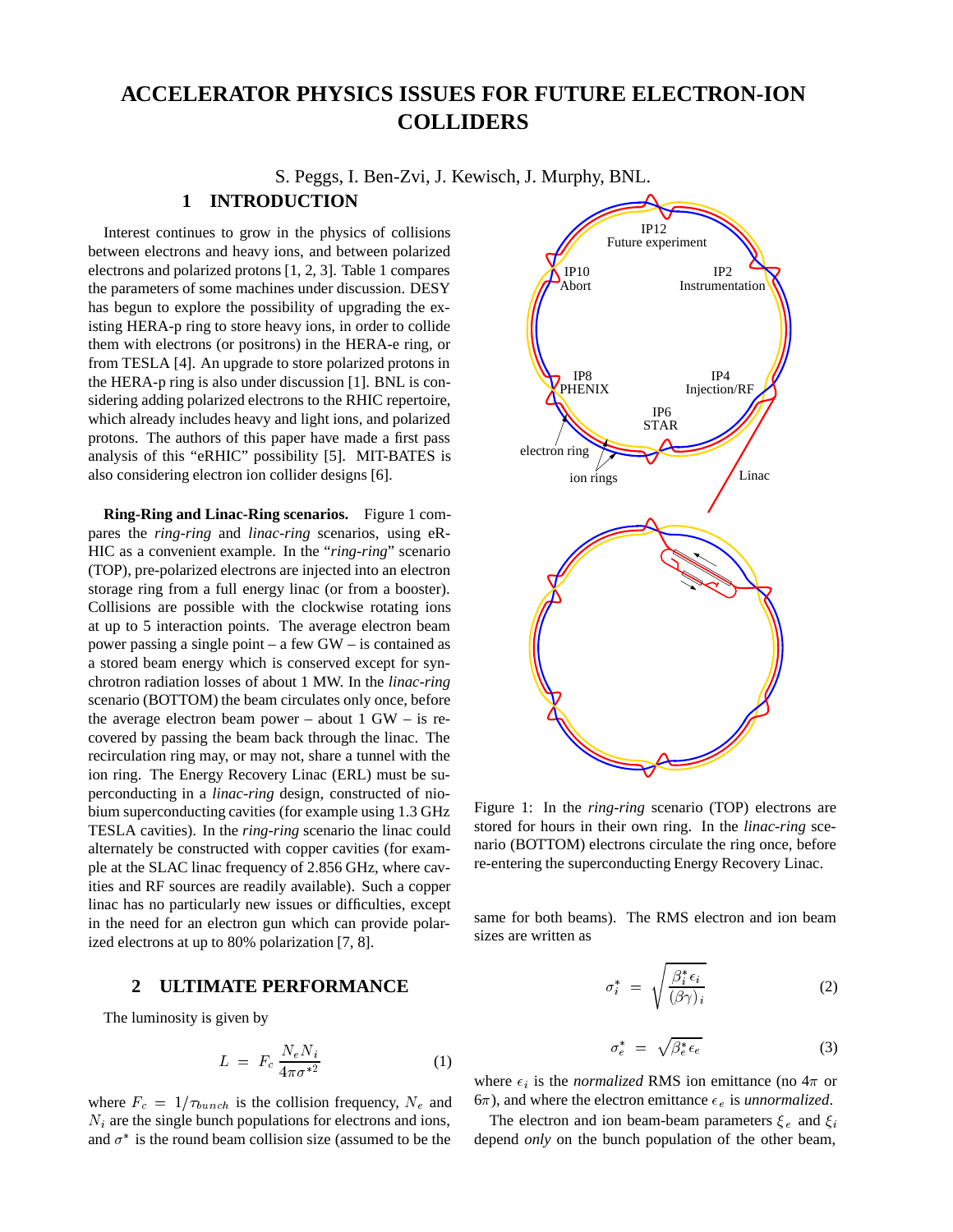Table 1: Future electron-ion collider design study parameters. The SLAC HER is included for comparison purposes.

|                                                             | <b>THERA</b>             | <b>EPIC</b> | eRHIC        | eRHIC        | <b>SLAC HER</b>          |
|-------------------------------------------------------------|--------------------------|-------------|--------------|--------------|--------------------------|
| Scenario                                                    | linac-ring               | linac-ring  | linac-ring   | ring-ring    | (B-factory)              |
| Ion specie                                                  | protons                  | protons     | protons/gold | protons/gold | $\qquad \qquad -$        |
| Luminosity, $[10^{32} \text{cm}^{-2} \text{s}^{-1}]$        | .041                     | 21          | 4.6 / .036   | 3.5/0.086    |                          |
| Ring circumference, [m]                                     | 6355                     | 500         | 3833         | 3833         | 2200                     |
| Dipole bend radius, [m]                                     | 608                      | $\sim 50$   | 243          | 243          | 165                      |
| RMS beam size, $\sigma^*$ [ $\mu$ m]                        | 10                       | 25          | 21/60        | 40/50        | 157                      |
| Bunch spacing, [ns]                                         | 211                      | 6.7         | 35.5         | 35.5         | 4.2                      |
| <b>ION PARAMETERS</b>                                       |                          |             |              |              |                          |
| Ion energy, $[GeV/u]$                                       | 1,000                    | 50          | 250/100      | 250/100      | $\overline{\phantom{0}}$ |
| Electron cooling?                                           | no                       | yes         | yes          | yes          |                          |
| Ion emittance, norm. RMS, $[\mu m]$                         | 1.0                      | 2.0         | 0.8/1.0      | 0.8/1.0      |                          |
| Ions per bunch, $N_i$ [10 <sup>11</sup> ]                   | 1.0                      | 1.0         | .3/0.019     | .94/.012     |                          |
| Ion average current, [A]                                    | .071                     | 2.4         | .14/.68      | .42/.42      | —                        |
| Ion IP beta, $\beta_e^*$ [m]                                | .10                      | .10         | .15/.39      | .53/.27      |                          |
| Ion angular beam size, $\sigma_i^{\prime*}$ [ $\mu$ r]      | 100                      | 250         | 143/155      | 75/186       |                          |
| Ion bunch length, [m]                                       | .10                      | .10         | .1/.3        | .1/.2        |                          |
| Ion beam-beam parameter, $\xi_i$                            | .0023                    | .004        | .0046/.0015  | .004/.004    |                          |
| Laslett space charge tune shift, $\Delta Q$                 | .0003                    | .024        | .001/.003    | .003/.003    |                          |
| <b>ELECTRON PARAMETERS</b>                                  |                          |             |              |              |                          |
| Electron energy, [GeV]                                      | 250                      | 5           | 10           | 10           | 9                        |
| Electron emittance, [nm]                                    | $\cdot$ .2               | 6           | 3            | 18           | 49                       |
| Electrons per bunch, $N_e$ [10 <sup>11</sup> ]              | $\cdot$                  | .11         | .3/.3        | .26/0.81     | .56                      |
| Electron average current, [A]                               | .000084                  | .264        | .135/.135    | .12/.37      | 1.5                      |
| Electron IP beta, $\beta_e^*$ [m]                           | .50                      | .10         | .15/1.2      | .089/.139    | .05/.50                  |
| Electron angular beam size, $\sigma_e^{\prime*}$ [ $\mu$ r] | 20                       | 250         | 143/50       | 450/360      | 313                      |
| Electron bunch length, [mm]                                 | $\cdot$ 3                | 1           | 3            | 9            | 11                       |
| Electron beam-beam parameter, $\xi_e$                       | .23                      | .35         | .11/.57      | .06/0.06     | .055                     |
| Electron average power, [GW]                                | .023                     | 1.32        | 1.35/1.35    | 1.2/3.7      | 13.5                     |
| Synch. radiation power, [MW]                                | $\overline{\phantom{0}}$ | $\sim .29$  | .49/.49      | .43/1.3      | 7.2                      |
| Linear synch. power, [kW/m]                                 |                          | $\sim~93$   | .32/.32      | .28/.87      | 5.1                      |

and the emittance (at constant energy). They are given by

$$
\xi_e = \frac{N_i}{\epsilon_e} \left( \frac{r_e Z}{4\pi \gamma_e} \right) \tag{4}
$$

$$
\xi_i = \frac{N_e}{\epsilon_i} \left( \frac{r_i (v/c)_i}{4\pi Z} \right) \tag{5}
$$

where  $r_i$ , the classical radius of the ion

$$
r_i = \frac{Z^2}{A} \frac{e^2}{4\pi\epsilon_0} \frac{1}{M_0 c^2}
$$
 (6)

is  $r_p = 1.53 \times 10^{-18}$  m for protons,  $r_{Au} = 49.0 \times 10^{-18}$  with m for gold, and  $r_e = 2.82 \times 10^{-15}$  m for electrons. The critical values for  $\xi_e$  and  $\xi_i$  which cannot be surpassed for circulating beams are approximately

$$
\xi_e \leq 0.06 \quad \text{and} \quad \xi_i \leq 0.004 \tag{7}
$$

(In the linac-ring scenario the electrons are "thrown away" after one turn, and this limit on  $\xi_e$  can be violated.)

The interaction region optics are characterized by the maximum angular beam size at the IP

$$
\sigma^{\prime *} = \frac{\sigma^*}{\beta^*} \leq \frac{1}{n} \frac{a}{\hat{d}} \tag{8}
$$

where  $n \approx 6$  for ions and  $\approx 12$  for electrons) is the number of beam sigmas which must fit in  $a$ , the aperture of the interaction region (IR) quads, and the "effective IR aperture distance"  $\hat{d}$  is defined by

$$
\widehat{d} = \sqrt{\widehat{\beta}\beta^*} \tag{9}
$$

where  $\hat{\beta}$  is the maximum beta function. Both  $\hat{d}$  and the maximum angular beam size are almost independent of  $\beta^*$ (for non-pathological optics). The luminosity may now be written

$$
L = F_c \xi_e \xi_i \sigma_e^{\prime *} \sigma_i^{\prime *} \left( \frac{4 \pi \gamma_e \gamma_i}{r_e r_i} \right) \tag{10}
$$

This parameterization is useful when the luminosity performance is simultaneously limited, or nearly limited, by beam-beam effects and by interaction region optics, since then the values of  $\xi$  and  $\sigma'^*$  are well known. It is implicitly assumed that  $N/\epsilon$  and  $\beta^*$  values can be tuned appropriately (to reach  $\xi$  and  $\sigma^{\prime*}$  limits, respectively).

**Number of bunches, bunch spacing.** If the beambeam parameters and the angular beam sizes are already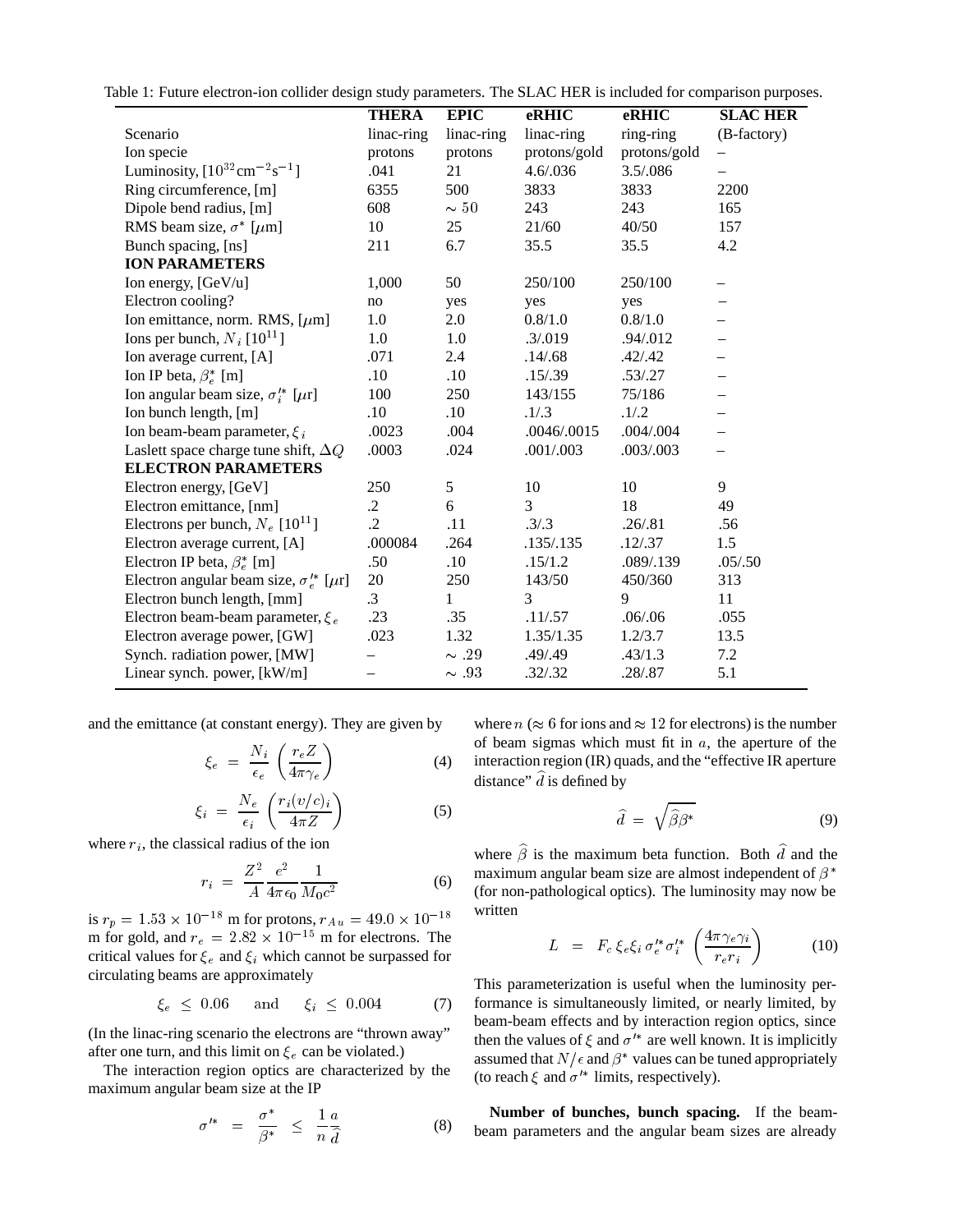at their limits, the only way to raise the luminosity is to increase the collision frequency  $F_c$ , by increasing M, the number of bunches. One constraint on  $M$  is the maximum average current. Another is the need for a minimum bunch spacing – perhaps due to the electron cloud effect, or due to a minimum reset time for detector electronics. In an electron ring the average current may be limited by the total synchrotron radiation load, or by the heat load per meter. In a superconducting ion ring the beam image current which flows in the vacuum chamber walls is a resistive heat load at cryogenic temperatures. A maximum average cryogenic heat load of about 1 W/m can be tolerated, to stay within the capacity of typical cryogenic systems. Beam Position Monitor signal cables may suffer unacceptably large coldto-warm heat loads, due to resistive heating by the signal current, when the number of bunches becomes large and the bunches are too short [10].

#### **3 ION STORAGE RING ISSUES**

**Long range beam-beam.** It is relatively easy to immunize an electron ion collider against parasitic long range beam-beam interactions, by arranging for the early separation of the two beams (with very unequal rigidities). For example, in eRHIC the beams begin to be magnetically separated at only 9.8 meters from the IP, before entry into the first quadrupole, and after only one parasitic interaction.

**Electron cloud effect.** Electrons produced by ionization of the residual gas are accelerated by the electrical field of the next passing ion bunch, eventually hitting the vacuum chamber wall and emitting secondary electrons. This process can runaway if the bunches are spaced too closely, driving a large cryogenic heat load in a superconducting ion ring and perhaps causing instabilities. The effect has been much studied for the LHC, where the nominal bunch spacing is 25 ns and there are nominally about  $10^{11}$  protons per bunch [11, 12, 13]. In fixed target mode the Tevatron routinely operates with 1008 bunches of approximately  $2 \times 10^{10}$  protons, spaced by about 18.9 ns (53) MHz), without undue cryogenic difficulty. Bunch gaps – such as the 1  $\mu$ s abort gap in the Tevatron – act to clear the electron clouds. Unfortunately there is a paucity of hard experimental data from existing cryogenic accelerators with closely spaced bunches, although the normal conducting SPS is generating interesting data with LHC bunch loading parameters. This problem needs more investigation, especially in making careful measurements on cryogenic storage rings – HERA, RHIC, the Tevatron – and in the SPS.

**Intra-Beam Scattering (IBS) and electron cooling.** Intra Beam Scattering diffusion can be very strong for heavy ions such as gold. For example, in RHIC the normalized emittance is expected to grow from about 2  $\mu$ m to about 7  $\mu$ m in a ten hour store with 10<sup>9</sup> ions per bunch. As a rule, the effect is stronger at lower energies. Electron coolers can fight IBS, even reducing the emittance below

its injection value. For example, the RHIC gold emittance is predicted to shrink to about 1  $\mu$ m after 1 hour in a proposed e-cooling upgrade scheme [14, 15].

**Laslett space charge tune shift.** The space charge tune shift of the ion beam is given by

$$
\Delta Q_{\rm sc} \approx -\frac{N_i}{\epsilon_i} \frac{C}{\sigma_L \beta \gamma^2} \left( \frac{r_i}{2(2\pi)^{3/2}} \right) \tag{11}
$$

Although its dependence on  $N/\epsilon$  is reminiscent of the beam-beam parameter, in contrast is the strong dependence on ring circumference C, RMS bunch length  $\sigma_L$ , and the Lorentz factors  $\beta$  and  $\gamma$ . Because the space charge interaction is "smoothly" spread over the circumference of the ring, resonances tend to be only weakly driven, and so values as large as  $\Delta Q_{sc} \approx 0.1$  can reasonably be supported. At constant bunch length space charge is much more of a problem at injection, when  $\beta \gamma^2$  is smallest. However, it is possible to make the bunch much longer at injection. For example, eRHIC injects and accelerates with a 28 MHz RF system, but stores beam for collisions with a 197 MHz RF system. In collision the bunch length cannot be increased beyond about  $\sigma_L \approx \beta^*$  without the loss of luminosity to the "hourglass" effect.

### **4 ELECTRON STORAGE RING ISSUES**

**Synchrotron radiation.** The synchrotron radiation energy loss per electron per turn of a storage ring with dipoles of bending radius  $\rho$  is

$$
U_0 \text{ [MeV]} = 0.0885 \frac{E^4 \text{ [GeV}^4]}{\rho \text{ [m]}}
$$
 (12)

and the total power radiated is

$$
P \text{ [MW]} = U_0 \text{ [MeV]} I \text{ [A]} \tag{13}
$$

One constraint on the maximum beam current in the SLAC B-Factory High Energy Ring (HER) is the need to keep the linear heat load per meter of dipole, given by

$$
P_{lin} = \frac{P}{2\pi\rho} \tag{14}
$$

to less than about 15 kW/m [9, 16]. The HER serves as a natural "ruler" against which to compare prospective electron ring parameters. For example, Table 1 shows that, with 360 bunches, the eRHIC bunch spacing of 35.5 ns is modest by comparison with the HER, which has as many as 1658 bunches, with a bunch spacing as small as 4.2 ns. Thus, the synchrotron power and linear power in the arcs are much less in the eRHIC ring than in the HER.

**Polarization.** The natural Sokolov-Ternov polarization time for electrons stored in a ring is

$$
T_{\text{pol}}\left[\text{s}\right] \ = \ 15.8 \ \frac{C\rho^2\left[\text{m}^3\right]}{E_e^5\left[\text{GeV}^5\right]} \tag{15}
$$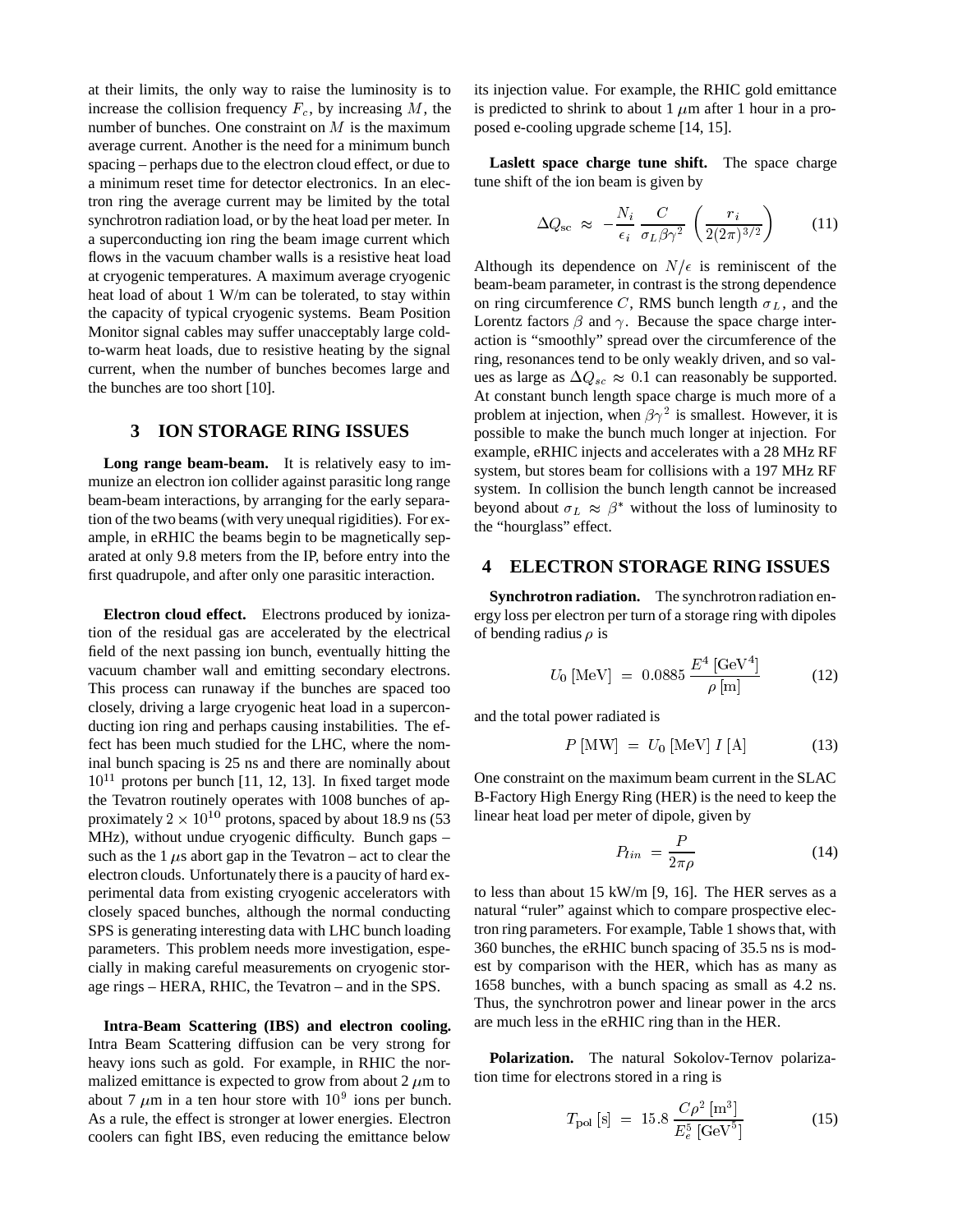This can be very long – for example, 9.9 hours in a full circumference eRHIC electron ring! Further, it is not possible to accelerate (or decelerate) electrons through intrinsic spin resonances, which are located at energies given by

$$
E_{\text{resonance}} = J \ 0.441 \text{ [GeV]} \tag{16}
$$

where  $J$  is an integer. In this case full energy electrons must be injected pre-polarized. It is natural to consider using permanent magnet technology for some or most of the ring lattice magnets in such a fixed energy ring. One way to inject full energy pre-polarized electrons is to use a full energy linac equipped with a polarized source. Another is to use a conventional booster ring. Equation 15 shows that an eRHIC booster with 1 T dipoles ( $\rho = 33.4$  m) and a packing fraction of 0.5 ( $C = 420$  m) has a polarization time of only  $T_{pol} = 74$  s. Such a booster would accelerate electron bunches from (say) a 1 GeV injection energy to a 10 GeV flat-top, and then hold them there for a couple of minutes, before injection into the electron storage ring.



Figure 2: Plan view of an eRHIC IR with spin rotators.

**Interaction Region optics – spin rotators.** In some cases it may not be necessary to provide longitudinally polarized electrons at the IP. In this case the interaction region optics are optics are relatively attractive, because weaker dipole fields are permitted, with lower synchrotron radiation linear power loads. Polarized electron experiments require the spin vector to be longitudinal at the IP, while the spin vector is naturally vertical in the arc of a ring. The transformation from vertical to longitudinal polarization (and back again) is achieved by including spin rotators in the interaction region optics. Figure 2 shows a straw man eRHIC interaction region layout, including spin rotators [5]. Not shown in the plan view is a vertical drop of almost 1 m, which puts the electron ring near the floor of the tunnel in the arcs. The spin rotator dipoles may have much higher fields than in the arcs – as high as  $B = 0.43$  T in the straw-man eRHIC optics. These few dipoles have much higher linear heat loads than the common arc dipoles.

# **5 ENERGY RECOVERY LINAC ISSUES**

The natural potential advantages of a linac-ring collider stem from the single pass nature of the beam. Not only do the electrons collide with the ion beam with the initial properties of the linac (rather than the equilibrium values of a ring), but it is also possible to exceed the multi-turn dynamical limits of a ring. The linac generates a low emittance beam with a low energy spread, leading to a small collision point beam size with a relatively large beta function that simplifies the interaction point optics. The beam is naturally round, as is the ion beam. If collisions are required at only one IP, then there is no need for a spin rotator in the IR optics, since the electron beam polarization vector can be prepared with the correct orientation close to the source of the linac. A single pass collider can provide a polarized electron beam energies over a relatively broad range, while a storage ring must avoid spin resonances. It should be possible to alternate the sign of the polarization in a linac rapidly, at will. Linac-ring collisions increase the maximum permissible value of  $\xi_e$ , the electron beam-beam parameter – the electron beam can be "destroyed" by beambeam forces, and still have its energy recuperated. Equation 4 shows that this allows the number of ions per bunch  $N_i$  and  $\beta_e^*$  to be increased, and permits smaller emittance ion beams, attained for example through the use of electron cooling.

**Energy recuperation.** With typical average electron beam powers of order 1 GW, the recovery efficiency of an ERL must be very high in order to avoid excessive power budgets. This requires the use of a superconducting linac. Energy recovery has already been successfully demonstrated at the Jefferson National Accelerator Facility IR-FEL facility, albeit with low power, current, and energy (250 kW, 5 mA, and 50 MeV) [17, 18]. Several indicators at the JLab IR-FEL place an upper limit on the beam loss at 2 $\mu$ A, or  $\sim 4 \times 10^{-4}$ , an extremely small value [19]. In a high power electron-ion collider ERL, fractional beam losses at this upper limit could be unacceptable, since they potentially give rise to hundreds of kW of uncontrolled beam power losses. Very little power can be lost at cryogenic temperatures. More work is required to understand both the origin of ERL beam losses, and their possible cures.

In order to avoid beam-beam collisions of the accelerated and decelerated beam, the two beams must propagate in the same direction of the linac [20]. Thus the transverse optics at each end of the linac must deal with beams of very different energies. The energy difference should be no more than about a factor of  $10 -$  or perhaps much more [21]. Since the energy recuperation must go down to a low energy, multiple stages may be required. A straw man four stage scheme is shown conceptually in Figures 3.